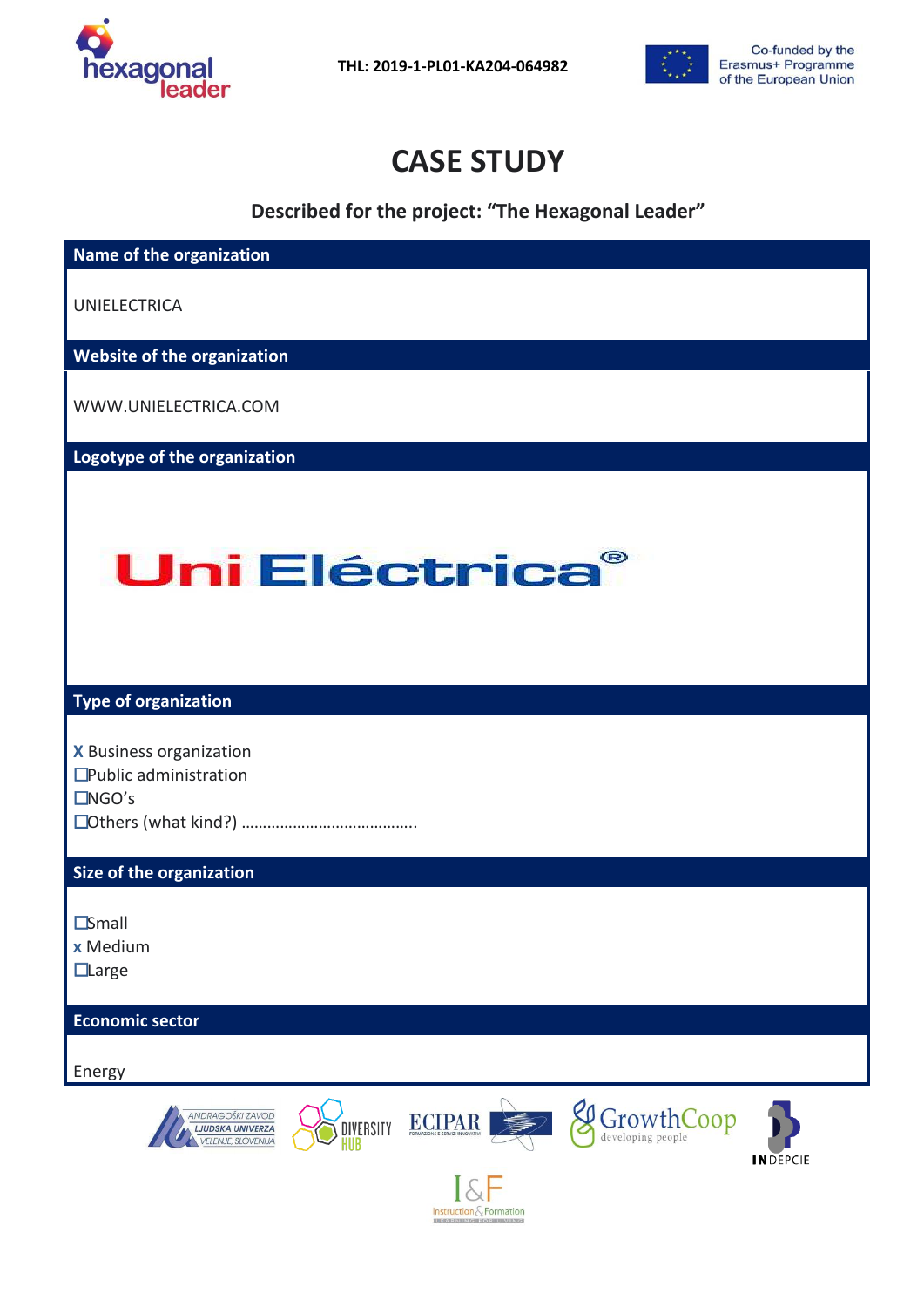



## **Brief description of the organization**

UniEléctrica presents itself as the alternative to traditional electricity companies, a dynamic and accessible company that supplies energy from renewable sources. "We put at your disposal an experienced team in the electricity sector to satisfy your energy needs with a close and quality service, maintaining our social commitment in the preservation of the environment and the fight against climate change", is said in the presentation of his web page, where the company points out that the main objectives are to offer its customers:

- Supply of electricity at competitive prices, with a bill that is easy to read and understand.

- Shielding the discounts offered, with the commitment to maintain them for at least 12 months.

- Active defence of its rights before the distribution companies in the event of an incident.

- Continuous advice on energy savings and better efficiency.

- Optimise and personalise their services for you with transparency and an immediate response time, without you having to wait long hours on the phone or in queues.

## **Case study description (situation / the problem they are facing) [max 2000 characters]**

The company was founded in 2014 thanks to the liberalisation of the market that had been taking place since 2005/2006, but was not completed until years later. Before, the market was structured as an oligopoly. It is in 2014 when the founding partners - who are also from Cordoba - realise that there is a need, especially in the sector of SMEs and large companies, to have alternatives that allow them to save on their electricity supply. Before, the supply was like a tax, which depending on your location was one or the other. Nowadays companies and individuals have more and more decision making capacity thanks to proposals like ours.

UniEléctrica is an energy marketer that was born in 2013 with two obstacles from its very starting point: - the economic crisis that devastated Spain during the last decade.

- The entry into a business dominated by large companies that exercised a kind of monopoly in terms of energy marketing in the country.

In spite of everything, in such a short time, the company has become the leading company in the entirely Andalusian capital sector, after doubling its turnover year after year. Unieléctrica went from having 14,000 clients and a gross turnover of 84.51 million euros in 2015, to 130,000 contracts throughout Spain and an annual turnover of 440.1 million euros in 2019, slightly reduced in the latest trade balance sheet for 2020 due to the impact of the pandemic and the reduction in energy consumption.



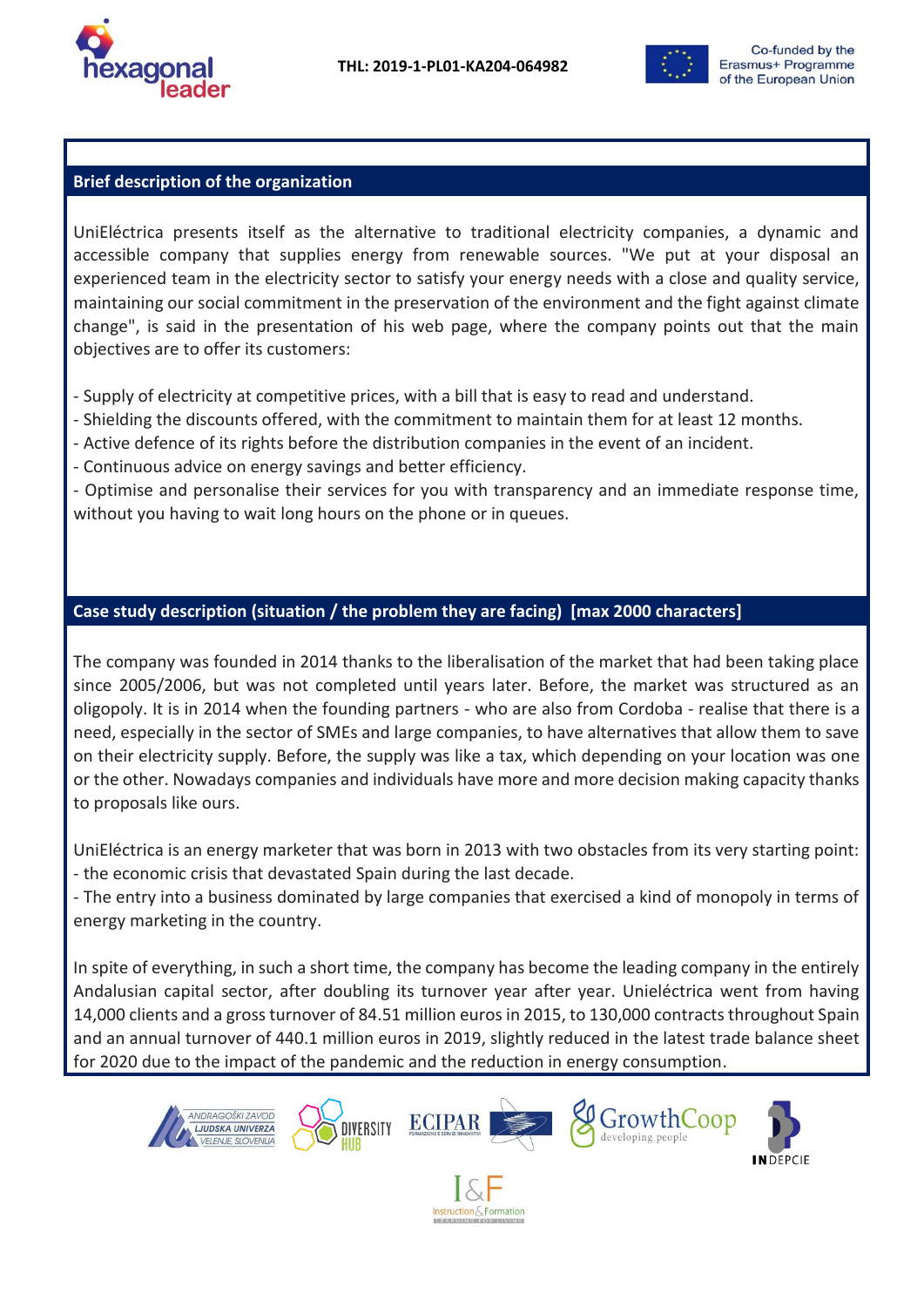



#### **Suggested solutions (added pros and cons)**

The genesis of the company may be one of the answers. In fact, Unieléctrica is a business created from the infrastructure of Fersoft, a company from Cordoba with 30 years of experience in computer services for companies, with distributors and implantation in all the national territory.

Diego Montes, general manager of the company, assures that the support of Fersoft not only allowed Unieléctrica to reach all of Spain but also took advantage of the company's know-how to refine its operations. The sales companies that operate in these markets buy energy every day at a determined price and to get the quantity right they must know the consumption of their clients very well, even with a view to the future. "The fact that we have a computer base has been very good for us," says Montes.

Their main services are the supply of light and gas, with a clear commitment to renewable energy as the electricity we sell comes exclusively from natural sources. The vast majority of their competitors are electrical companies that do not do this, so Unieléctrica wanted to differentiate itself in the product and especially in the personalization of the service. The light that reaches our homes and our companies is the same, but the company makes sure that the origin is renewable, that it has a lower cost and that we offer our clients and distributors a transparent, close and empathetic service.

In addition to light and gas, Unieléctrica offers all the energy efficiency solutions that are available on the market and provide savings to their customers. For example, they offer technological solutions such as submetering and telemetering which are software and hardware solutions to manage energy consumption in companies. Also self-consumption solutions, chargers for electric vehicles, installation of LED lights, etc. Basically any proposal that makes energy consumption, and with it the bill, decrease.

In addition, the company also wanted to differentiate themselves by offering the possibility of financing the initial outlay involved in these measures. Some companies cannot or do not want to assume this outlay, and we offer them to finance it through a technological leasing added to the electricity bill in terms that are personalised for each client.

#### **Chosen solution**

The fact that it was initially small has enabled Unieléctrica to be more competitive, for one reason: "Energy costs the same for everyone but the costs are cheaper in our case, as we are smaller". Unielectrica focuses only on companies and the self-employed and not on individuals. The reason is that,







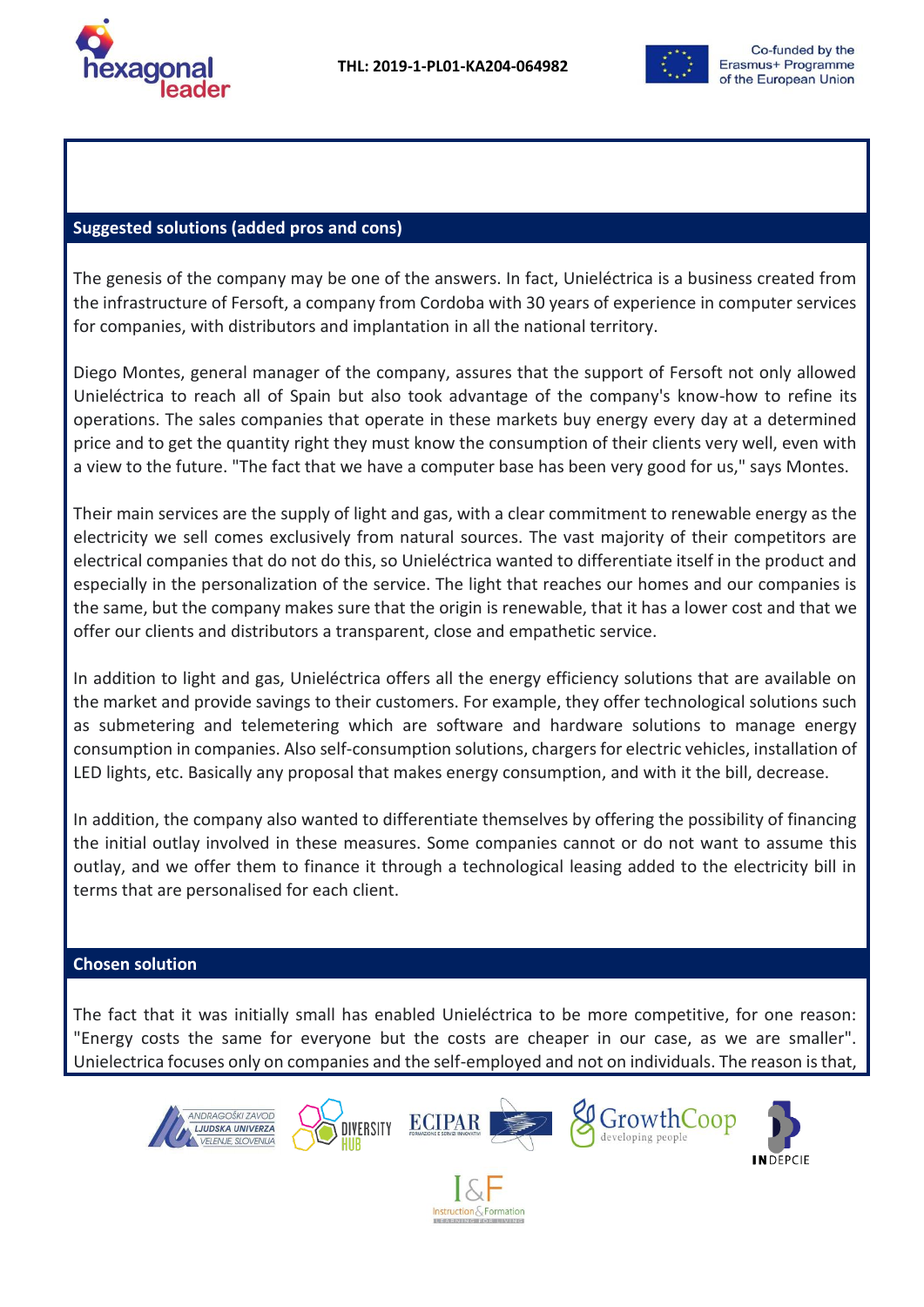

although a natural person can be offered a "significant percentage" reduction in their bill in real terms, the savings do not exceed one or two euros, so it is not worth the effort.

In the case of companies, the reduction in price is more quantifiable, and Unielectrica makes two types of offer to attract them: on the one hand, a flat rate that guarantees the company that it will pay the same for a year and that this amount will be equal to or less than the average bill it paid up to that time; and on the other hand, a rate in which the customer pays a small fee in addition to the cost of the energy, a fee that would be the margin for Unieléctrica. It is a formula similar to that of the Euribor", explained Montes, "the customer pays according to the price of electricity on the market at that time with an added differential".

On the other hand, Unieléctrica has an indirect channel of energetic consultants who freely decide to work with us, because of the service, professionalism and technological tools we offer them. Our first client is the distributor, on whom we focus our efforts as it allows us to have a great capillarity in the market. They have a structure adapted within the company and specialised in different departments to give integral support to each distributor, and thus achieve quick, transparent and effective management.

## **Rationale of the decision taken**

The company doubled the models implemented in its first years of life following the same parameters, although adjusted to its new size. Adjusting the margin to offer customers throughout Spain competitive rates, especially to freelancers and SMEs, previous studies to save sometimes up to 30%, plans to replace the points of light by LEDs without additional costs, eliminate penalties for reactive, and all this with renewable energy.

# **Solution implemented in practice**

From its origin, and based on constant and sustained growth during its first six years of existence, Unieléctrica soon understood that its development was linked not only to the company's initial approach and respect for its values, but also to a growth mentality that involved expanding beyond the main market on which it relied during its first steps.

In this line, and aligned with this growth strategy, another of the decisions taken was the integration with Audax, another of the big companies of distribution and generation of energy in Spain and with international presence in Portugal, France, Italy, Holland, Germany, Poland and Panama. In fact, thanks to the company's own generation and to the aforementioned broad experience of the teams of both

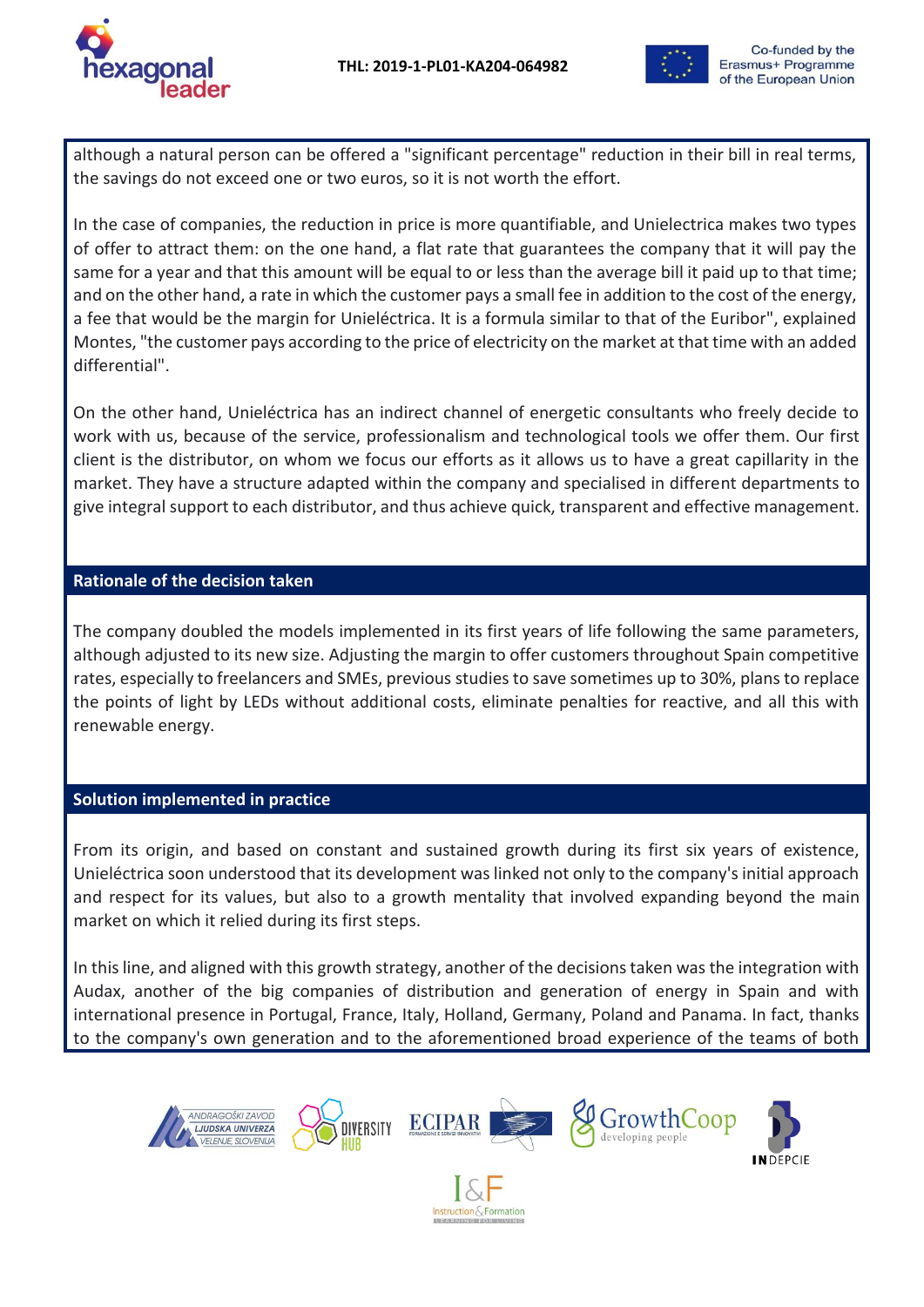

groups, the alliance allowed access to very competitive prices and to offer more competitive products, presenting itself as a solid alternative to traditional electricity companies.

The formalisation of this union made the resulting entity the seventh largest marketing group in Spain in certain rankings, in addition to significantly increasing the turnover of both groups.

Both energy groups stand out for being strongly positioned in the SME segment, although in recent months both Unieléctrica and Audax have also made a strong entry into the residential segment, and are pioneers in their parent companies in offering 100% renewable energies, with both economic and image advantages for users, in the eyes of public administrations and clients, and with respect to their social commitment.

As a result of this policy of strengthening the business, growth and development, the company has closed the financial year 2020 increasing its contracts by "26.5%", reaching "more than 164,000". All this despite the fact that its main customers (SMEs and the self-employed, in which the group's firms specialise) have suffered "the biggest setback of the social and health crisis" caused by the Covid 19 pandemic. In spite of everything, and in a year in which its business strategy has allowed it to maintain its figures, the Cordoba company has achieved a gross turnover of "almost 391 million euros".

Putting all its strategies into practice, Unieléctrica has barely noticed the effects of the global crisis and has endured the "downturn with only a 13.77% overall reduction in energy served in 2020". "What is important, however, is the future", said Unielectrica's Managing Director, Diego Montes, who added that "now more than ever we continue to support SMEs, the self-employed, the hotel and catering industry and local businesses", focusing "on their needs" because "together we can recover from this crisis".

In relation to this vision of the future, another of the measures implemented in recent months and aligned with its strategy and mentality of growth is the construction and forthcoming move to the new headquarters located in Cordoba. The new building, which will have 4,000 square metres, aims to be an example of sustainability, as it is being built using a structure that will give rise to an intelligent building, directly sustainable thanks to solar energy, as well as being safe in terms of health with biosecurity mechanisms. In addition, the new headquarters will be located in a development area of the city, which commits Unieléctrica to growth and provision of structures, so it aims to become a stimulus for urban planning, society and the economy of this new area of the city.

"Five years ago we made a similar effort with our current headquarters, but it does not weigh on us that our best dreams have become small in line with the growth of the company. Now we want to give a new boost to the city, pitching in when it is most needed", says the company.

# **Lesson learned**











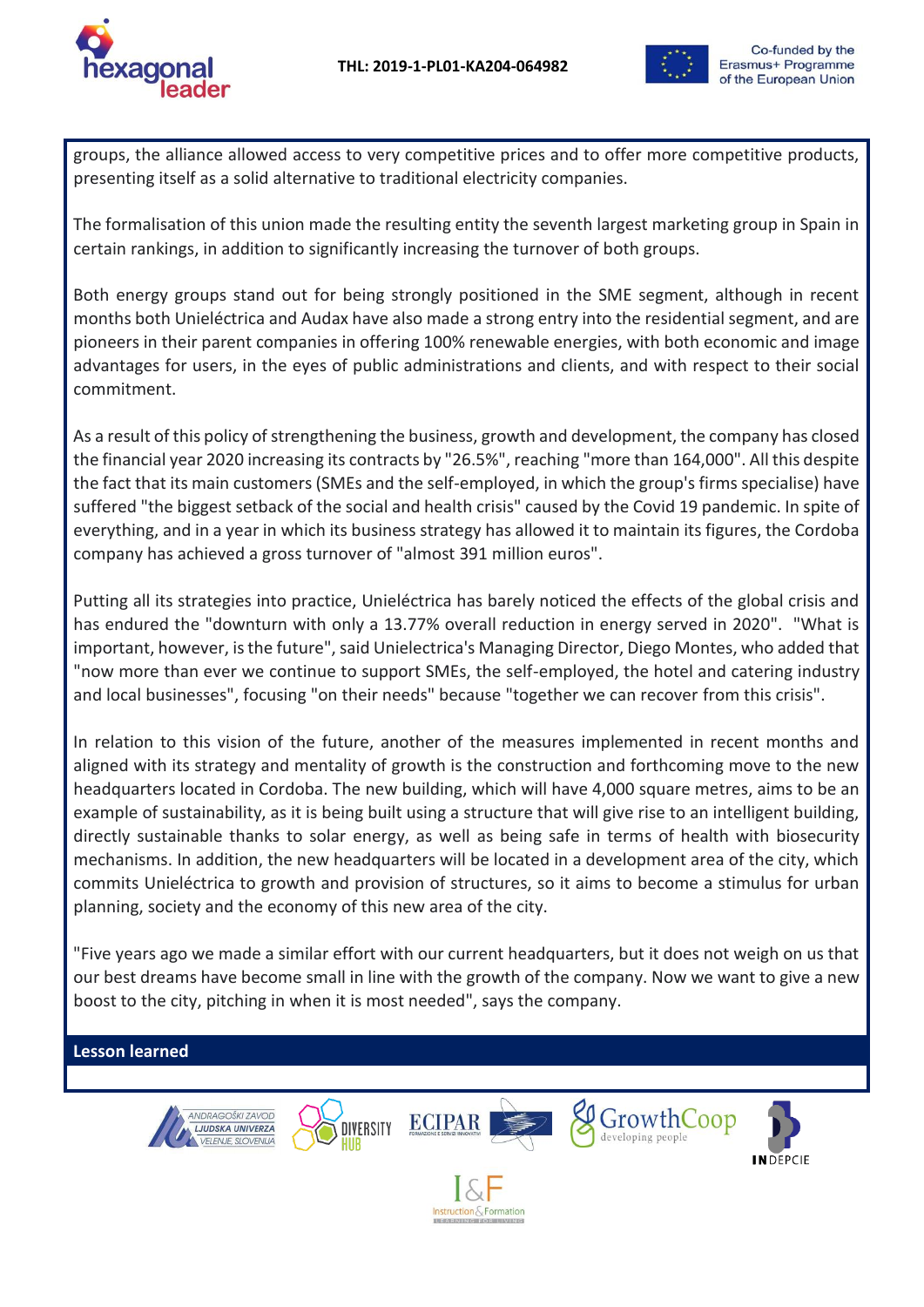

We have a structure adapted within the company and specialized in different departments to give integral support to each distributor, and thus to achieve that the managements are fast, transparent and effective.

The company is proud of "not having many customers, but we do have very happy customers". The company focuses on having satisfied customers by customising the service they offer to each of them. They are proud to be focused on customer loyalty through service quality and savings.

Of course, this current situation with COVID "has taught us a lot", says the company. Thus, at this difficult time for many of its customers, UniEléctrica has set up a battery of measures, in addition to launching the first solidarity electricity tariff. "We wanted to value and put into first place the social awareness that we saw many customers were showing to help disadvantaged groups. We tried to get close to the customer and our distributors at a crucial time for them, with quality calls and taking an interest in their problems, always trying to solve them with the greatest benefit for them", says Germán Morales, head of Marketing and Communication at UniEléctrica.

Another of the lessons the company has learned over these years is that its growth mentality had to be linked to increasing its workforce, pointing out the importance of the human team. To this end, and from a solid programme of personnel selection and internal training, the company tries to inculcate its culture and values in all the employees who join its adventure. In this training policy, in addition to purely technical aspects, the company also includes coaching sessions, interpersonal and internal communication within the company, emotional management and the establishment of nourishing relationships within the work environment.

Thus, from the initial 10 that began when the company was a small start up to the current 140, the inclusion of young talent is a constant in its human resources policy. Furthermore, one of its main characteristics is that it has a staff of 50% men and 50% women. "We form a multi-generational group that favours learning, integration and teamwork", they point out from the company, which also highlights the fact that "another element that defines our philosophy is that positions of responsibility are equally held by men and women".

# **Connection to the six skills depicted in the project**

The case study is closely connected with some of the six basic skills depicted in The Hexagonal Leader project. Here are some of the most relevant ones.

**Decision making**. The strategic decisions taken by the various managers of the company have always been aligned with values of contribution to society and constant growth, diversifying its production, expanding its audience, seeking new markets and accepting challenges that represent the commercial and human development of the company.